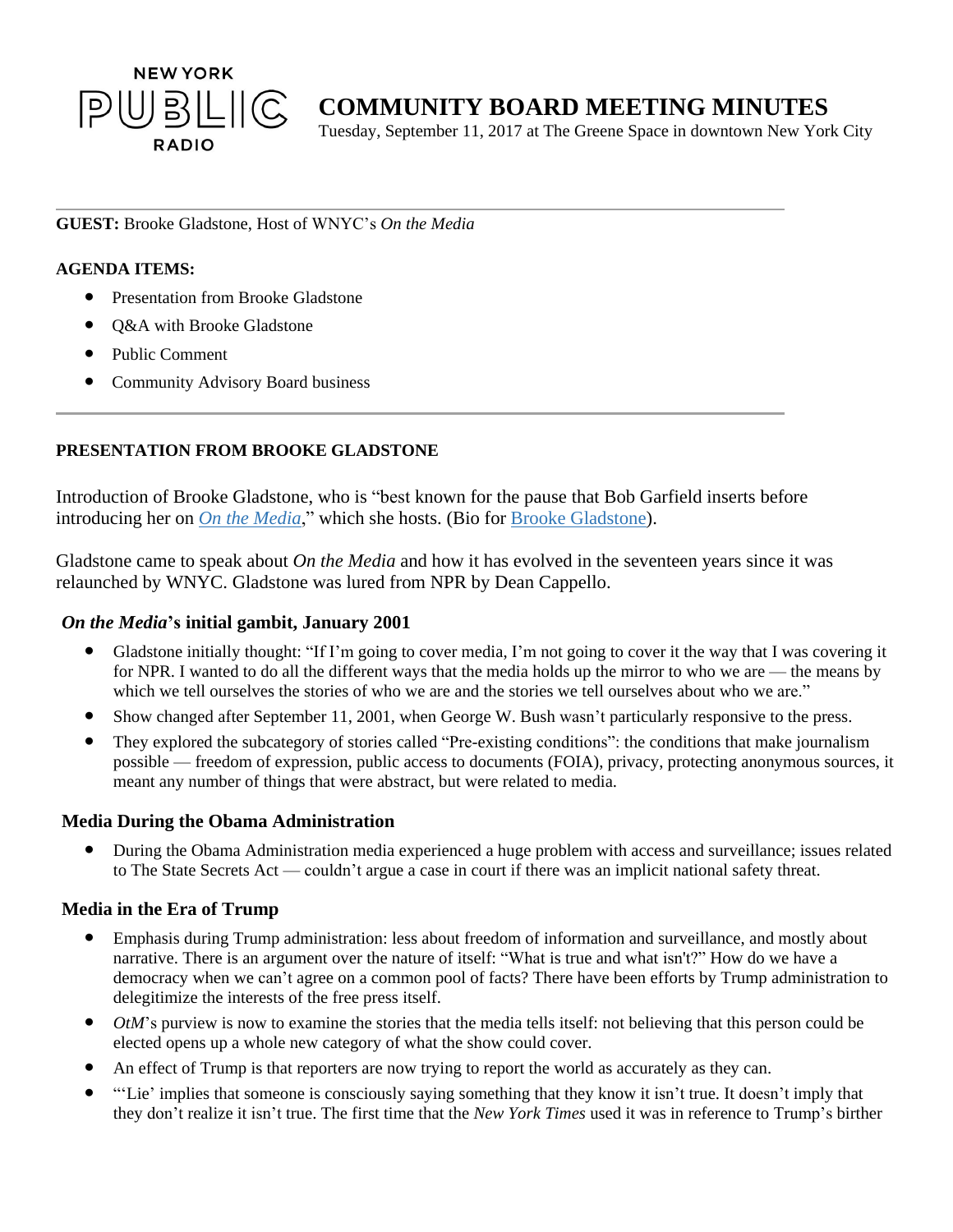scandal. NPR avoids the use of the word 'lie' in the context of reporting on Trump because their rationale is that you can't see what is inside someone's head."

## **The Business of Media**

- The financial problems media are experiencing are an inherent consequence of media being a public service funded as a business: "you have the tail wagging the dog all the time."
- Consequence of previous coverage of public radio's "liberal slant": Gladstone does think that there is something called "Fairness Bias" in media. The built-in biases in media are mostly business based, but not political. "Fairness Bias" is to give the one outlier equal time with the entire community of voices. It's an effort by the media that is concerned with charges of liberal bias. Reporters will bend over backwards to make sure that no one can accuse them of that.
- Media does err in leaving stuff out and are prey to fairness bias. They are prey to the civility that dominated the media in the middle of the twentieth century.

## *On the Media* **Today**

- Since 2014 they have created *Breaking News Consumer Handbooks*: documenting the arc of coverage of significant events, what is always wrong in first news cycle. Producing, periodically, other *Breaking News Consumer Handbooks* of what is reported routinely in news cycle. The *Handbooks* present bullet points that they derived from a show, which they devoted to something, which they've then assembled into a book. Helping consumers to navigate the news cycle.
- *On the Media* staff: Brooke, Bob Garfield, Katya Rogers (executive producer), four full-time producers and an intern. Segments take a huge amount of work — editing down from an hour to eight minutes, roughly. If they can do two full interviews a week, that's amazing. The preps are very extensive. Jen, the technical director, mixes the show. Katya notes that they're "news adjacent" — they have to stay aware of what the news is so that they can do the meta thing, take the news apart. Brooke: "I'm about as comfortable with the size of our staff as [I am] with the size of [my] bank account."

### **Q&A WITH BROOKE GLADSTONE**

- How would Gladstone assess media's current speed in reportage versus its authority of a response?
- Seventeen years is a long time to be doing show. How does *OtM* stay current and differentiate itself? BG: They have an organizing principle: they put things through the *On the Media* play-doh extruder. They take the big issue of the day and then take a step back from it — they don't report the news. They never do a main take on the main story. Fundamentally, they produce a show that they would want to listen to. How do you ensure that you've communicated the stakes? Where's the beef? "Why should I care?"
- Where did Fake News come from? BG: Doesn't use the phrase "fake news." She feels it no longer has meaning. Fake News started with content farms outside of the country — a money-making enterprise. It could be left or right, though they made more from the right. Lies that confirmed peoples' biases. It was literally fake. But now it is a term that makes things fuzzier than more real. It dignifies the term with the term news. All it means now is, "I don't believe this story."
- Criticism of Bob Garfield. Member of public doesn't like that he "tips his hand" when interviewing people. He should let people hoist themselves by their own petard and not cast himself as biased in asking the questions. BG: responds that Garfield was a professional critic in his most recent role and was paid for his opinions. He was hired in part as a contrast to Brooke. They tend to give Garfield the interviews wherein someone is so clearly wrong, because he is so good at them and he loves them. Serving as the listener surrogate is one of the functions of a public radio host: Garfield is serving as a stand-in for the listener's interest. It's when the media has most expressed what the public is feeling that the media is most popular — not when they have been the most accurate. Katrina, 9/11, etc. They are not operating by polls. Gladstone didn't want the job of doing *OtM* until Bob Garfield was mentioned.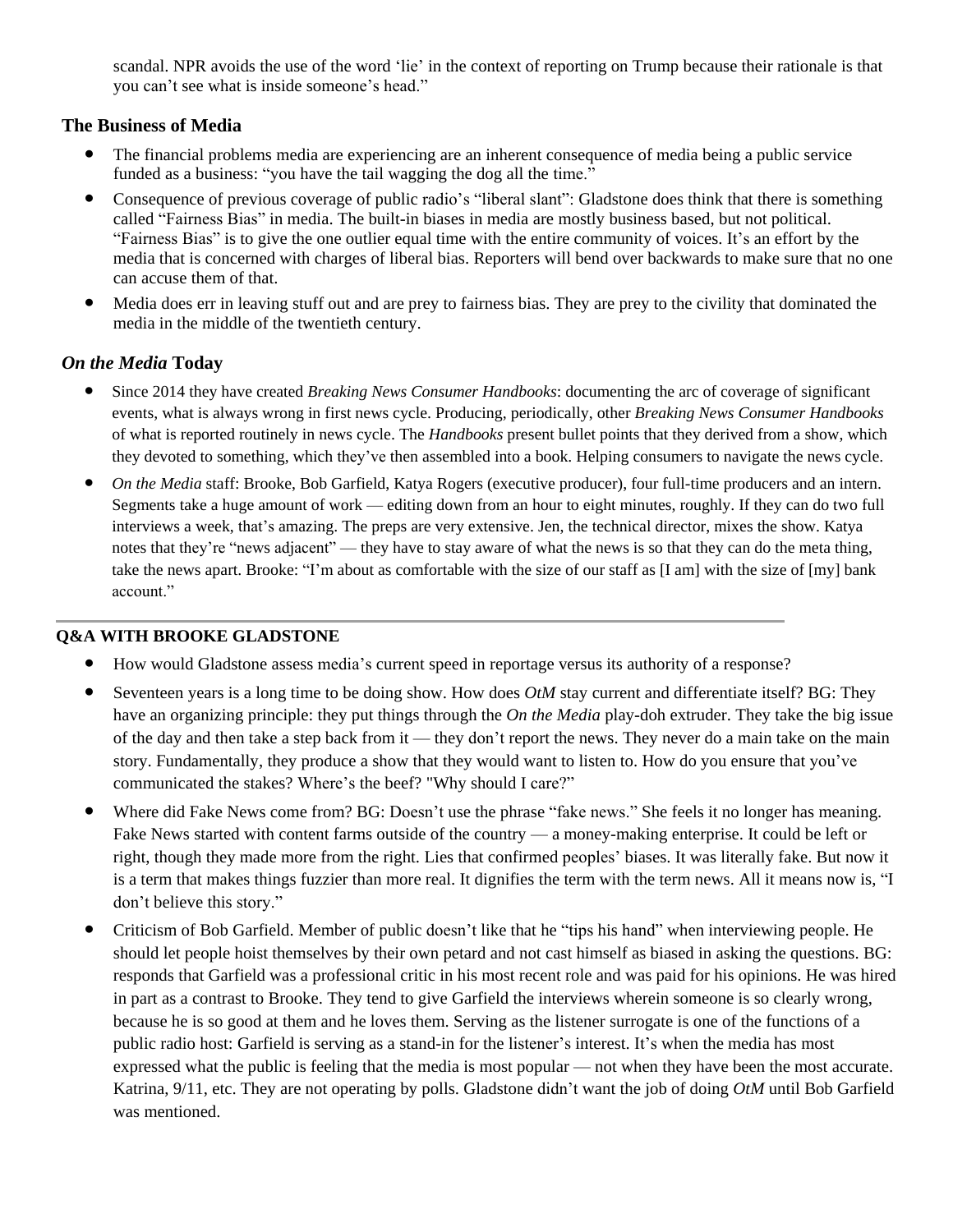Any other program regularly broadcast on radio or TV that Brooke would recommend that we consume? BG: Doesn't watch cable news anymore. It seems all about confirmation bias now. WNYC newsroom series have taught her a huge amount, and have not been about offering one perspective.

## **Public Comments**

- Expressions of concern by listeners about how WNYC and NPR can take money for good programming from sponsors who are purportedly morally questionable. Listeners turn to WNYC because they trust the station. It doesn't reflect well on the station when listeners hear about station sponsorships (Koch Industries, Exxon or Williams) that embody qualities that the listeners don't share.
- The "halo effect" of sponsorship/advertising on NPR by compromised by companies can be insidious.
- Listener raised *Brian Lehrer Show* segment featuring an interview with Daniel L. Doctoroff. Listener did not think it was apt that he should have a platform on Brian Lehrer's gentrification series. While listener did support the series, the public has been coming out in big numbers to protest development and gentrification; opponents are not getting a chance to be heard on WNYC.
- Public comment: having attended NYPR Board of Trustees meeting, does CAB chair Gerolimatos get a response from the board after mentioning concerns that are perennially voiced in CAB meetings? Chair: The board internalizes concerns voiced during CAB meetings, voicing concerns during the BOT meetings is a way of providing feedback that has impact that can't be ignored. Gerolimatos keeps a list of what people ask and then provides feedback. The BOT chair and Laura Walker want to know and hear what is going on. Board members do attend the CAB meetings and hear directly from the public.

## **COMMUNITY BOARD BUSINESS:**

- Approval of Minutes dating from June 6, September 11; Agenda October 18, 2017. Minutes have been changed to a shorter high-level summary of minutes and can include hyperlinks.
- Structure for meeting of November 28: Hal [Trencher,](https://www.linkedin.com/in/hal-trencher-4a2516/) VP of Sales Sponsorship will be host, along with [Ivan](http://www.wnyc.org/people/ivan-zimmerman/) [Zimmerman,](http://www.wnyc.org/people/ivan-zimmerman/) General Counsel. CAB members and the public are asked to pre-submit questions, they will be able to get better answers. Members of public would like to understand how sponsorship at the station works.
- Motion to adjourn.

## **NEXT MEETING DETAILS:**

Tuesday, November 28, 2017 Station Tour: 5:30 pm, 160 Varick Street, 8th Floor Lobby Meeting: 6:30 PM, The Greene Space, 44 Charlton Street, New York [\(Google](https://www.google.com/maps?q=jerome+l+greene+space&um=1&ie=UTF-8&sa=X&ved=0ahUKEwilo4eHrKLWAhXJ34MKHaMGDpMQ_AUICigB) map) Guest: Hal Trencher, VP of Sponsorship Sales with Ivan Zimmerman, General Counsel, New York Public Radio